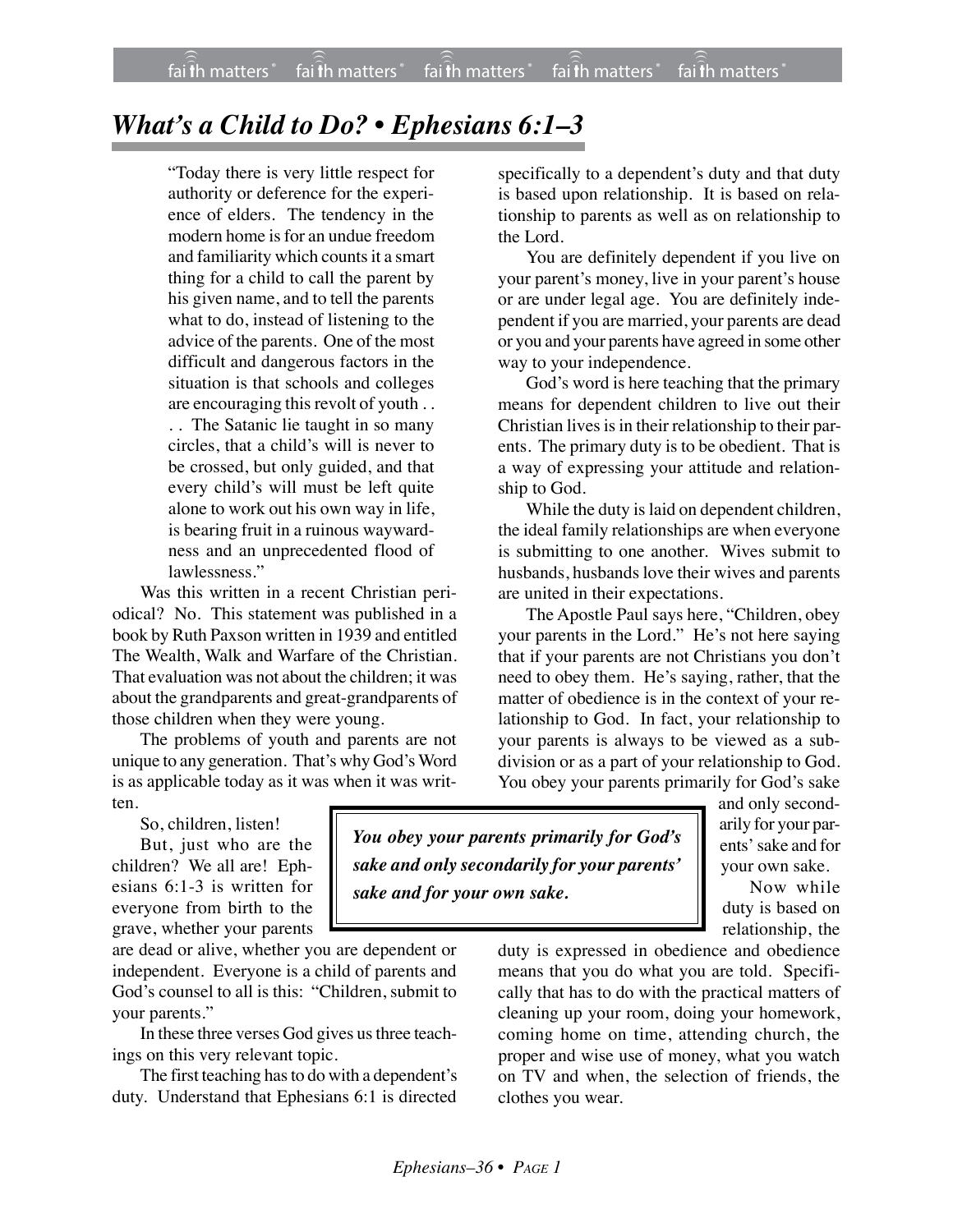Realistically, this may be very difficult. Parents may be wrong, unreasonable, unkind, unloving, inconsiderate. God knows all of this and calls on you to obey anyway for his sake for a short period of time. Jesus suffered for you, and now he asks you to obey him. God knows that obedience to parents builds character for life and equips the Christian to obey God for the rest of life.

This duty expires with childhood. The independent adult need not obey parents – rather, in verse 2 we are told to "Honor your father and mother."

Before we go on, we need to add a balancing word. Parental command never supersedes divine command. God never obligates you to do

wrong. If your parents command you to do something that is contrary to God's word, you are not obligated to do that. Seldom does that ever happen, but if it did, always choose God's will. There is no question about that.

Duty has to do with exhibiting what is right. God is teaching us that obedience to parents is the best way. It's the right way. It's God's way. It is

a sign of growth and maturity. It is a sign of strength, not weakness.

God lists disobedience among the worst of sins. In Romans 1:28-32 we read:

Furthermore, since they did not think it worthwhile to retain the knowledge of God, he gave them over to a depraved mind, to do what ought not to be done. They have become filled with every kind of wickedness, evil, greed, and depravity. They are full of envy, murder, strife, deceit and malice. They are gossips, slanderers, Godhaters, insolent, arrogant and boastful; they invent ways of doing evil; they disobey their parents; they are senseless, faithless, heartless, ruthless. Although they know God's righteous decree that those who do such things deserve death, they not only continue

to do these very things but also approve of those who practice them.

God does not take disobedience to parents lightly. So, kids, listen. God's very special word is to obey your parents as long as you are a dependent. Practice it! Perfect it! Obey your parents all the time. Think about how you'll do it. God will be delighted.

The second teaching speaks to all of us. It is not limited to the young and dependent. It is not a matter of external duty but internal disposition. Verse 2 says to us all, "Honor your father and mother." This is talking about an attitude that produces an action. God calls upon every Christian to think and behave toward parents with

*Even if our parents are old and senile, even if our parents are dead, even if they are ungodly, even if they are unkind, God requires that the way we speak about them and the way we think about them should reflect honor.*

honor. Even if our parents are old and senile, even if our parents are dead, even if they are ungodly, even if they are unkind, God requires that the way we speak about them and the way we think about them should reflect honor. Honor implies deference to their

wishes, respect for their judgement and trust in their love.

While it is true that as an adult you are not required to obey your parents, the responsibility is always there to honor your parents.

The key verse for this section of the Bible is Ephesians 5:21. There it says, "Submit to one another out of reverence for Christ." That's the basic rule for all relationships, and here it's expressed in one's attitude toward parents. It's a package deal. If a grown man treats his parents with a lack of honor, then the chances are that he does not treat his wife or his children or his employer or employees as he ought. The one who trusts God, submits to one another and treats his spouse correctly is one who has little trouble honoring parents. Your submission in these areas as a parent will be the model for your children!

The third related teaching in the end of verse two and the beginning of verse three is a divine